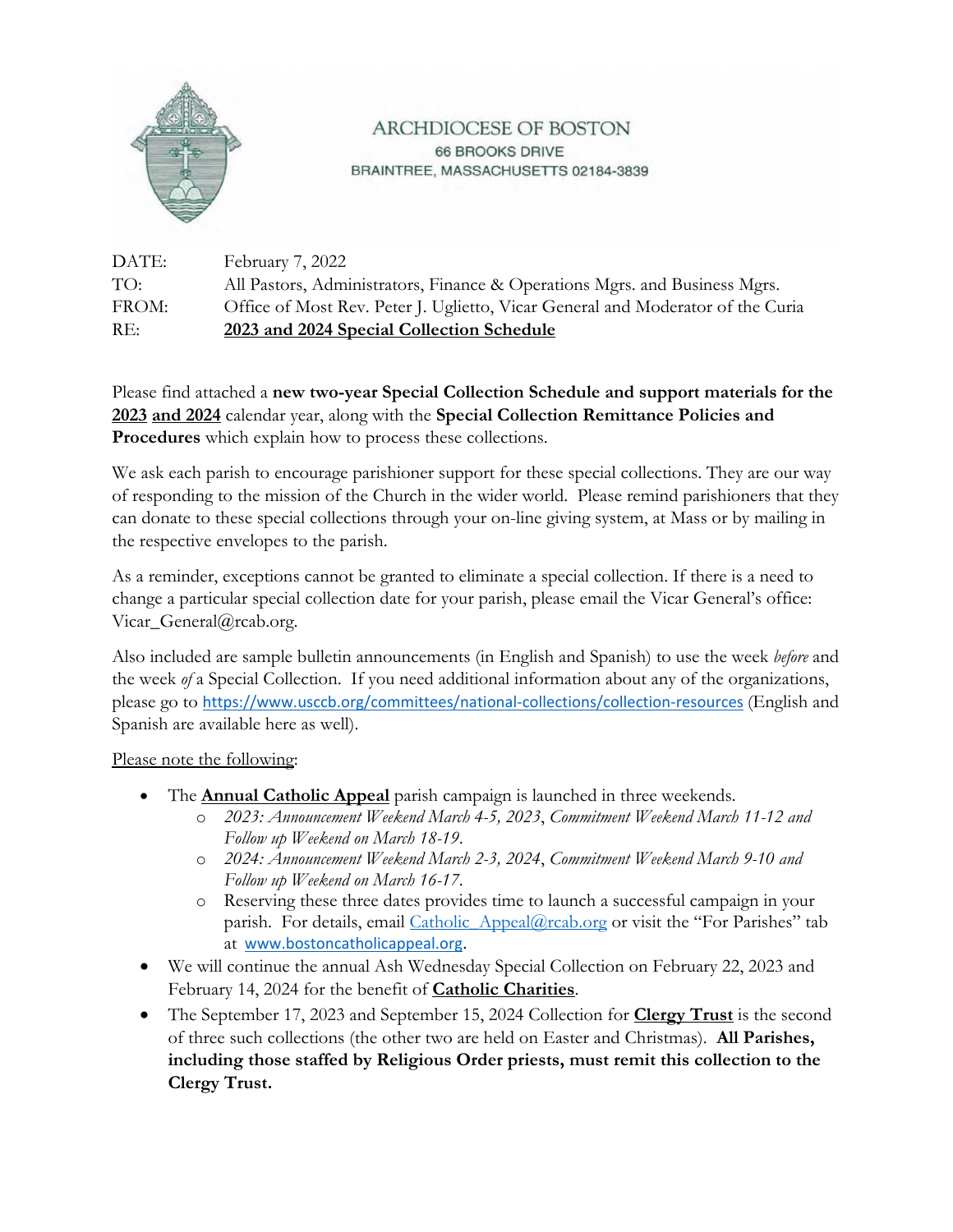# **Holy Father & Missionary Efforts**

Special Collection Sunday falls within this Special Collection for October 1, 2023 and October 6, 2024 this supports the mission of our inner-city parishes in the Archdiocese of Boston.

Thank you for all that you do to care for the needs of the wider Church through your support of these important special collections. Please encourage your parishioners to be generous to these causes.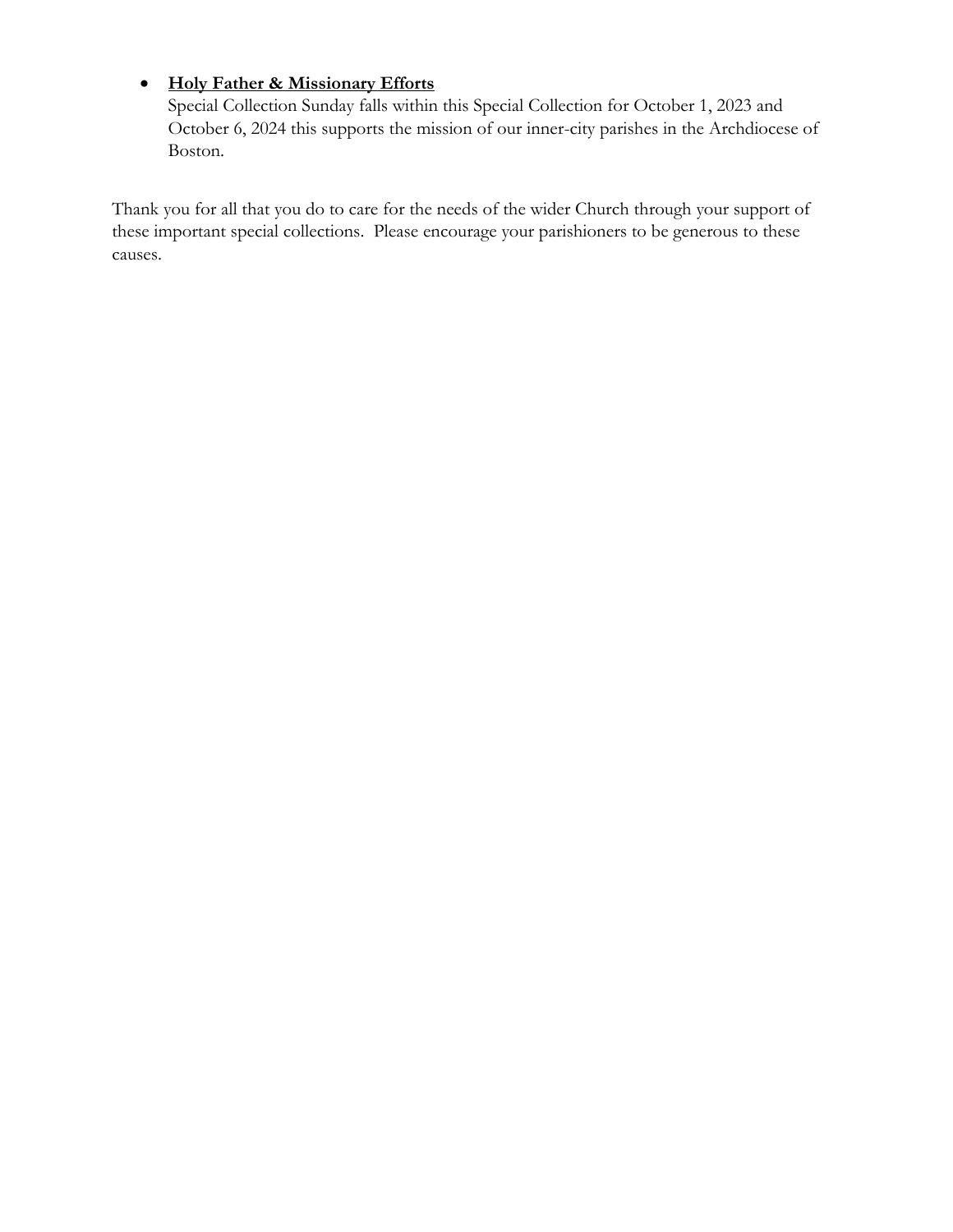# **Archdiocese of Boston SPECIAL COLLECTIONS REMITTANCE POLICIES & PROCEDURES**

#### **General Policies:**

- All special collections should be taken up on the specified collection date.
- To request an exception to allow your parish to take up the special collection *on an alternate date*, please email the Vicar General's office: Vicar\_General@rcab.org.
- Exceptions cannot be granted to *eliminate* a special collection for a particular parish.
- All collection proceeds should be remitted as soon as possible after the collection. In most cases, this should happen within two weeks of the collection. If a parish needs more time to receive the envelopes, it should remit within 30 days of the collection.
- Collection proceeds (**except** World Mission Sunday, Mission Cooperative Appeal, and the Clergy Trust collections) should be remitted to: Cashier, Archdiocese of Boston Pastoral Center at 66 Brooks Drive, Braintree, MA 02184-3839.
- Please include your parish number and the collection name on the remittance check.
- Please do not include remittances for other special collections on the same remittance check with those made payable to the **World Mission Sunday, Mission Cooperative Appeal** and **Clergy Trust** (Christmas, Easter, and the Clergy Trust collection).

#### **World Mission Sunday & Mission Cooperative Appeal:**

- Collection proceeds for these collections should be remitted to: Propagation of the Faith, Archdiocese of Boston Pastoral Center, 66 Brooks Drive, Braintree, MA 02184-3839.
- Please include your parish number and the collection name on the remittance check.

#### **Clergy Trust collections (Christmas, Easter & Clergy Trust collection):**

- Collection proceeds for these 3 collections should be remitted to: Clergy Trust, Archdiocese of Boston Pastoral Center, 66 Brooks Drive, Braintree, MA 02184-3839.
- The remittance check containing the amount collected should be made payable to **Clergy Benefit Trust** and sent to Clergy Trust. Please include your parish number and the collection name on the remittance check. *Christmas & Easter collections:*
	- o The Christmas and Easter collections are a primary source of funding for the retirement, medical, and financial needs of the priests of the Archdiocese of Boston.
	- o There is to be only **one** collection taken up at each Christmas Mass (including Vigils) and at each Easter Mass (including Vigils). There must be **no** collection taken up for other purposes (including the parish) on these dates.
	- o There is to be only one collection envelope used at Christmas Masses and one at Easter Masses. Even if the company that sends the envelopes to your parishioners included an extra envelope, all monies collected at Christmas & Easter are to be a part of this collection and remitted to support the Clergy Trust.
	- o Those parishes entrusted to religious orders and that have been authorized to do so, may retain the Christmas & Easter collections for the sick and retired priests of their religious order.

#### *Clergy Trust collection (Sept):*

o Parishes entrusted to religious orders may not retain the special collection for the Clergy Trust. All Parishes are required to remit monies received from this collection to Clergy Trust.

#### **Notifying Envelope Companies**

 Because most parishes have second collections that they take up for the needs of the parish, we ask parishes to communicate all their second/special collection dates to their envelope provider directly.

#### **Catholic Appeal**

- **2023:** Announcement Weekend March 4-5,2023, Commitment Weekend March 11-12 and Follow up Weekend on March 18-19.
- **2024:** Announcement Weekend March 2-3,2024, Commitment Weekend March 9-10 and Follow up Weekend on March 16-17.
- Reserving these three dates provides time to launch a successful campaign in your parish. For details, contact [Catholic\\_Appeal@rcab.org](mailto:Catholic_Appeal@rcab.org) or visit the "For Parishes" tab at [www.bostoncatholicappeal.org](http://www.bostoncatholicappeal.org/)

#### **Questions**

- **About special collection exceptions or alternate dates**: Please contact Fr. William Joy (617-746-5618; ReverendWilliam\_Joy@rcab.org).
- **About collection remittances**: Please contact Joe Crehan, Controller (617-746-5728; [jcrehan@rcab.org\)](mailto:jcrehan@rcab.org), for Clergy Trust please contact Maryellen Barrett, VP Finance & Admin (617-746-5725)
- **About World Mission Sunday and Mission Cooperative Appeal:** Please contact Propagation of the Faith (617-779- 3865).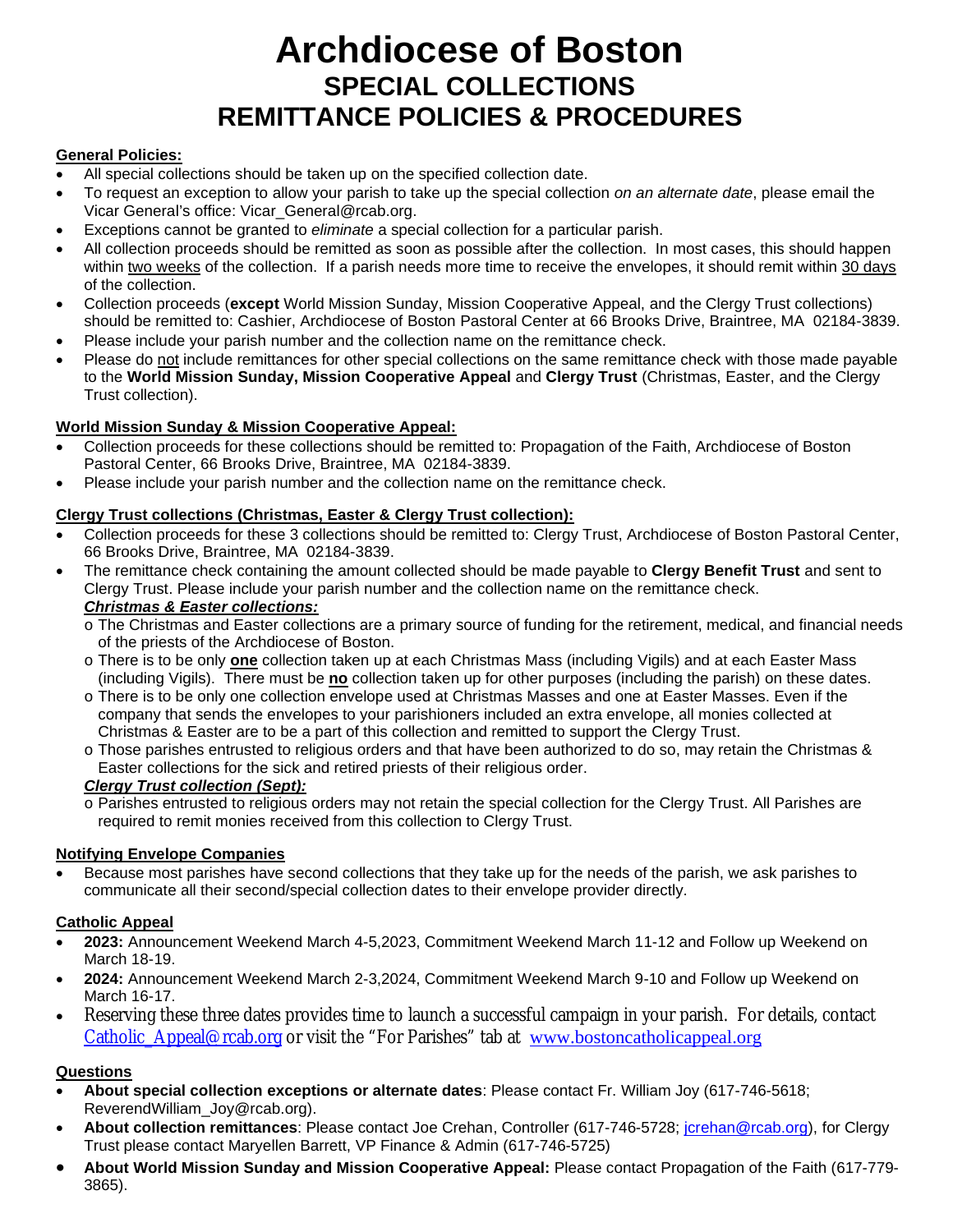|                                                                                                                                                                 | <b>Archdiocese of Boston Special Collections Schedule</b>                                                                                                                                          |                                                                    |                                                                                   |                                          |
|-----------------------------------------------------------------------------------------------------------------------------------------------------------------|----------------------------------------------------------------------------------------------------------------------------------------------------------------------------------------------------|--------------------------------------------------------------------|-----------------------------------------------------------------------------------|------------------------------------------|
|                                                                                                                                                                 | <b>Collection Title</b>                                                                                                                                                                            | Acct#                                                              | 2023 Schedule                                                                     | 2024 Schedule                            |
|                                                                                                                                                                 | 1. Church in Latin America                                                                                                                                                                         | 2090 / 212015                                                      | January 22, 2023                                                                  | January 28, 2024                         |
|                                                                                                                                                                 | 2. Support of the Church around the World<br>Church in Africa, Central & Eastern Europe<br>Military Archdiocese, Home Missions, Black & Native American<br>The Catholic Relief Services Collection | 2035 / 212016                                                      | <b>February 26, 2023</b>                                                          | <b>February 25, 2024</b>                 |
|                                                                                                                                                                 | 3. Catholic Charities (Ash Wednesday)                                                                                                                                                              | 2045 / 212017                                                      | February 22, 2023                                                                 | February 14, 2024                        |
|                                                                                                                                                                 | 4. Holy Land Shrines (Good Friday)                                                                                                                                                                 | 2030 / 212018                                                      | April 7, 2023                                                                     | March 29, 2024                           |
|                                                                                                                                                                 | 5. Easter Sunday Collection: Clergy Trust (One envelope only) ***                                                                                                                                  | 2170 / 212019                                                      | April 9, 2023                                                                     | March 31, 2024                           |
|                                                                                                                                                                 | 6. Seminarians (Pentecost)                                                                                                                                                                         | 2040 / 212020                                                      | May 28, 2023                                                                      | May 19, 2024                             |
|                                                                                                                                                                 | 7. Promoting the Gospel<br>Communications<br>Campaign for Human Development                                                                                                                        | 2055 / 212021                                                      | June 18, 2023                                                                     | June 16, 2024                            |
|                                                                                                                                                                 | 8. Clergy Trust ***                                                                                                                                                                                | 2175 / 212022                                                      | September 17, 2023                                                                | September 15, 2024                       |
|                                                                                                                                                                 | 9. Holy Father & Missionary Efforts                                                                                                                                                                | 2065 / 212023                                                      | <b>October 1, 2023</b>                                                            | <b>October 6, 2024</b>                   |
|                                                                                                                                                                 | <b>Special Collection Sunday</b><br>Holy Father - Peter's Pence<br><b>Catholic University of America</b>                                                                                           |                                                                    |                                                                                   |                                          |
|                                                                                                                                                                 | 10. World Mission Sunday *                                                                                                                                                                         | 2060 / 212024                                                      | October 22, 2023                                                                  | October 20, 2024                         |
|                                                                                                                                                                 | 11. Collection for Retired Religious Sisters                                                                                                                                                       | 2100 / 212025                                                      | November 19, 2023                                                                 | November 24, 2024                        |
|                                                                                                                                                                 | 12. Christmas Collection: Clergy Trust (One envelope only) ***                                                                                                                                     | 2160 / 212026                                                      | December 25, 2023                                                                 | December 25, 2024                        |
|                                                                                                                                                                 | The Pilot Subscription Envelope **<br>Annual Catholic Appeal Commitment Weekend                                                                                                                    | 2180 / 212027                                                      | September 24, 2023<br>March 11 - 12, 2023                                         | September 29, 2024<br>March 9 - 10, 2024 |
|                                                                                                                                                                 | (No envelope - parishioners will be asked to complete Appeal pledge form at Mass)                                                                                                                  |                                                                    |                                                                                   |                                          |
|                                                                                                                                                                 | <b>Rice Bowl</b><br>(Individual and Family offerings during lent)                                                                                                                                  | 2190 / 212028                                                      | Proceeds from parishes due to Pastoral Center on or<br>before May 16th.           |                                          |
|                                                                                                                                                                 | Missionary Cooperative Appeal *                                                                                                                                                                    | 2185 / 212029                                                      | Date determined by the Parish with the Office of the<br>Propagation of the Faith. |                                          |
|                                                                                                                                                                 | Please send World Mission Sunday and Missionary Cooperative Appeal<br>collection to(*):                                                                                                            | $(***):$                                                           | Please send Clergy Trust collections for Easter, September & Christmas to         |                                          |
|                                                                                                                                                                 |                                                                                                                                                                                                    |                                                                    |                                                                                   |                                          |
|                                                                                                                                                                 | Propagation of the Faith                                                                                                                                                                           | <b>Clergy Trust</b>                                                |                                                                                   |                                          |
|                                                                                                                                                                 | Archdiocese of Boston                                                                                                                                                                              | Archdiocese of Boston                                              |                                                                                   |                                          |
|                                                                                                                                                                 | 66 Brooks Drive                                                                                                                                                                                    | 66 Brooks Drive                                                    |                                                                                   |                                          |
|                                                                                                                                                                 | Braintree, MA 02184-3839                                                                                                                                                                           | Braintree, MA 02184-3839                                           |                                                                                   |                                          |
| Please send Pilot subscription envelopes to (**):<br>ATTN: Antonio Enrique<br>The Pilot<br>Archdiocese of Boston<br>66 Brooks Drive<br>Braintree, MA 02184-3839 |                                                                                                                                                                                                    | Account # column above are the QuickBooks/Intacct account numbers. |                                                                                   |                                          |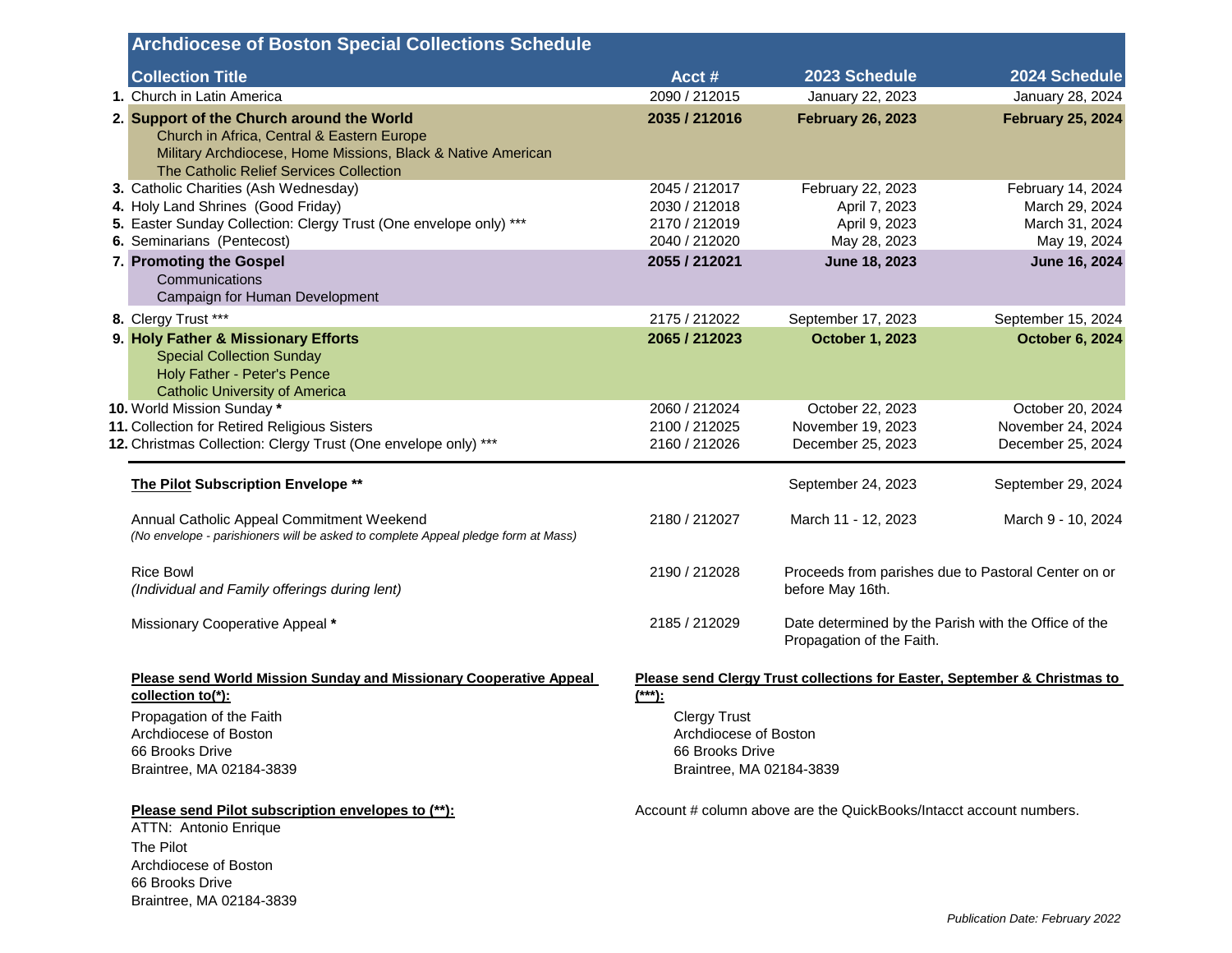# *Archdiocese of Boston - Special Collections* **SAMPLE BULLETIN ANNOUNCEMENTS**

| <b>Date/Collection</b>                                                                   | <b>Week Before</b>                                                                                                                                                                                                                                                                                                                                                                                                                                                                                                                                                                                                                                                                                                                                                                                                                                                                                                                | <b>Week of</b>                                                                                                                                                                                                                                                                                                                                                                                                                                                                                                                                                                                                                                                                                                                                                                                                                                                                                                                                                                                                                 |
|------------------------------------------------------------------------------------------|-----------------------------------------------------------------------------------------------------------------------------------------------------------------------------------------------------------------------------------------------------------------------------------------------------------------------------------------------------------------------------------------------------------------------------------------------------------------------------------------------------------------------------------------------------------------------------------------------------------------------------------------------------------------------------------------------------------------------------------------------------------------------------------------------------------------------------------------------------------------------------------------------------------------------------------|--------------------------------------------------------------------------------------------------------------------------------------------------------------------------------------------------------------------------------------------------------------------------------------------------------------------------------------------------------------------------------------------------------------------------------------------------------------------------------------------------------------------------------------------------------------------------------------------------------------------------------------------------------------------------------------------------------------------------------------------------------------------------------------------------------------------------------------------------------------------------------------------------------------------------------------------------------------------------------------------------------------------------------|
| <b>2023 January 22</b><br>2024 January 28<br><b>Church in Latin America</b>              | Next week's second collection supports<br>the Church in Latin America (CLA). The<br>CLA provides support for pastoral projects<br>in financially poorer dioceses in Latin<br>America and the Caribbean. CLA funds<br>catechetical and lay leadership programs,<br>youth ministry, evangelization programs,<br>and formation programs for religious,<br>priests, and deacons. CLA is making it<br>possible for the Catholic faithful in the<br>Western hemisphere to help each other.<br>Please visit www.usccb.org/catholic-<br>giving/opportunities-for-giving/latin-<br>america/index.cfm for more information.                                                                                                                                                                                                                                                                                                                 | This week's second collection supports<br>various pastoral projects throughout Latin<br>America and the Caribbean. The<br>Collection for the Church in Latin America<br>funds the work of evangelization,<br>formation of laity, religious and<br>seminarians, as well as youth ministry and<br>catechesis. Please visit<br>www.usccb.org/catholic-<br>giving/opportunities-for-giving/latin-<br>america/index.cfm for more information.                                                                                                                                                                                                                                                                                                                                                                                                                                                                                                                                                                                       |
| 2023 February 26<br>2024 February 25<br><b>Support of the Church around</b><br>the World | Next week's second collection will support<br>the Church in those underdeveloped areas<br>of the world. Catholic Relief Services<br>(CRS), the Church in Africa and in Central<br>and Eastern Europe and three important<br>national Catholic missions: The Military<br>Archdiocese, Home Missions, and the<br><b>Black and Indian Missions.</b><br>Your generosity will help fund the spiritual,<br>educational and humanitarian needs of the<br>Church around the world. For more<br>information about each of these<br>organizations go to their websites:<br>1. CRS: www.usccb.org/catholic-relief;<br>2.<br>Church in Africa:www.usccb.org/africa<br>Church in Central and Eastern<br>3.<br>Europe: www.usccb.org/ccee<br>Military Archdiocese: www.milarch.org<br>4.<br><b>Catholic Home Missions:</b><br>5.<br>www.usccb.org/home-missions<br><b>Black and Indian Missions</b><br>6.<br>https://blackandindianmission.org/ | This week's second collection will support<br>the Church in those underdeveloped areas<br>of the world where there are insufficient<br>resources for evangelization and<br>formation. Catholic Relief Services (CRS),<br>the Church in Africa and in Central and<br>Eastern Europe and three important<br>national Catholic missions: The Military<br>Archdiocese, Home Missions, and the<br>Black and Indian Missions. Your<br>generosity to this collection will help fund<br>the spiritual, educational and humanitarian<br>needs of the Church around the world.<br>For more information about each of these<br>organizations go to their websites:<br>CRS: www.usccb.org/catholic-relief;<br>1.<br>2.<br>Church in Africa:www.usccb.org/africa<br>3.<br>Church in Central and Eastern<br>Europe: www.usccb.org/ccee<br>Military Archdiocese: www.milarch.org<br>4.<br>5.<br><b>Catholic Home Missions:</b><br>www.usccb.org/home-missions<br><b>Black and Indian Missions</b><br>6.<br>https://blackandindianmission.org/ |
| 2023 April 7<br>2024 March 29<br><b>Holy Land Shrines</b><br>(Good Friday)               | Good Friday's collection for the Holy Land<br>is, in the words of Paul VI, "not only for the<br>Holy Places but above all for those<br>pastoral, charitable, educational, and<br>social works which the Church supports in<br>the Holy Land for the welfare of their<br>Christian brethren and of the local<br>communities."                                                                                                                                                                                                                                                                                                                                                                                                                                                                                                                                                                                                      | The Good Friday collection supports the<br>sacred places and the educational,<br>charitable and peace-seeking ministries of<br>the Church in the Holy Land.                                                                                                                                                                                                                                                                                                                                                                                                                                                                                                                                                                                                                                                                                                                                                                                                                                                                    |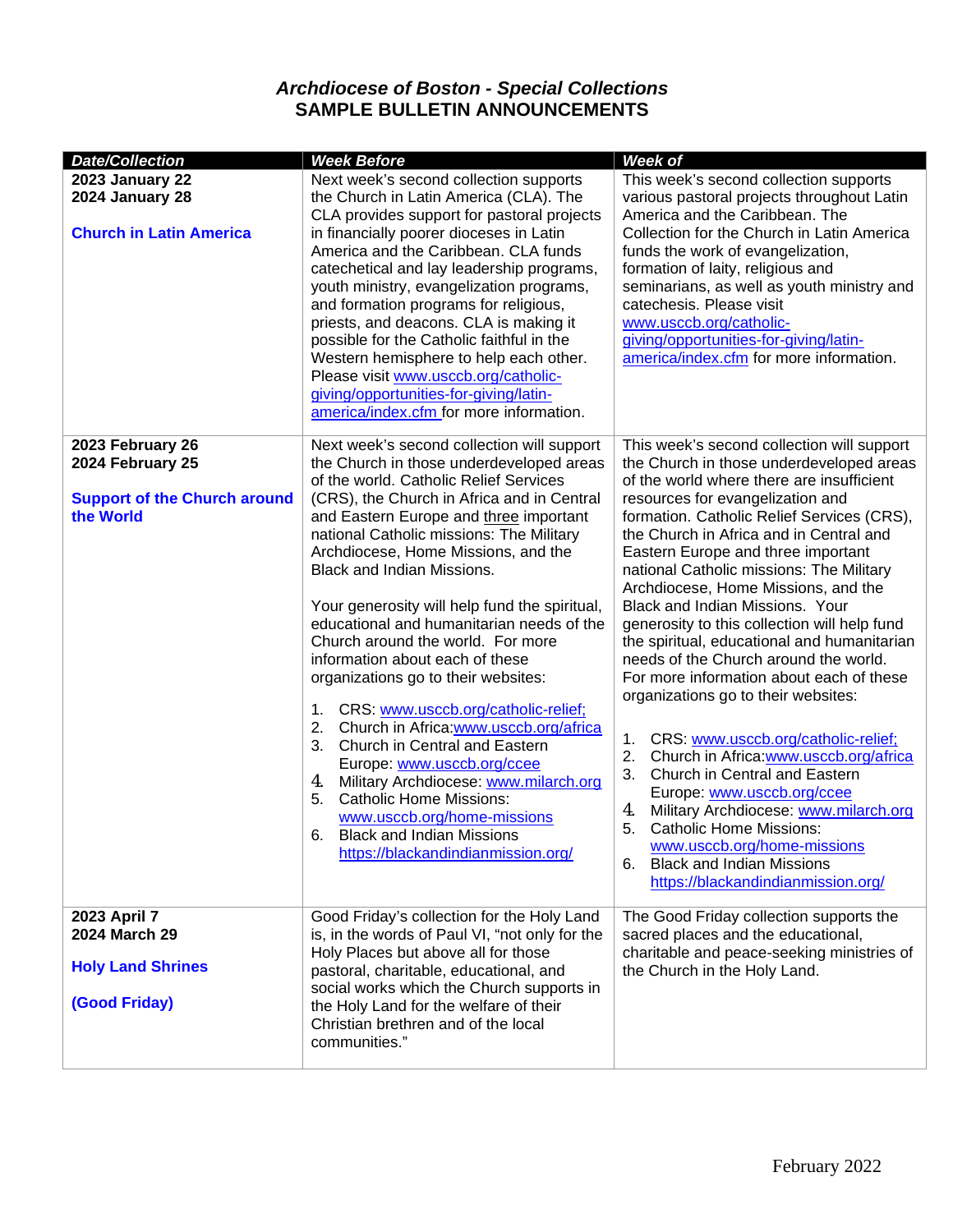| <b>Date/Collection</b>                                                                                   | <b>Week Before</b>                                                                                                                                                                                                                                                                                                                                                                                                                                                                                                                                                                                                                                                                                                                                                                                                                                                                 | Week of                                                                                                                                                                                                                                                                                                                                                                                                                                                                                                                                                                                                                                                                                                                                                                                                             |
|----------------------------------------------------------------------------------------------------------|------------------------------------------------------------------------------------------------------------------------------------------------------------------------------------------------------------------------------------------------------------------------------------------------------------------------------------------------------------------------------------------------------------------------------------------------------------------------------------------------------------------------------------------------------------------------------------------------------------------------------------------------------------------------------------------------------------------------------------------------------------------------------------------------------------------------------------------------------------------------------------|---------------------------------------------------------------------------------------------------------------------------------------------------------------------------------------------------------------------------------------------------------------------------------------------------------------------------------------------------------------------------------------------------------------------------------------------------------------------------------------------------------------------------------------------------------------------------------------------------------------------------------------------------------------------------------------------------------------------------------------------------------------------------------------------------------------------|
| 2023 April 9<br>2024 March 31<br><b>Easter Collection: Clergy</b><br><b>Trust</b><br>(one envelope only) | Next week, at all our Easter Masses, our<br>only collection will be to support the<br>retirement, medical and financial needs of<br>priests in good standing throughout the<br>Archdiocese of Boston. On behalf of all of<br>our priests, thank you in advance for your<br>generosity. For more information, please<br>visit www.clergytrust.org                                                                                                                                                                                                                                                                                                                                                                                                                                                                                                                                   | The Easter Collection supports the<br>retirement, medical and financial needs of<br>priests in good standing throughout the<br>Archdiocese of Boston. These priests<br>have given their lives to faithfully serve<br>Christ, the Church, and you. Please be<br>generous to this important collection. For<br>more information, please visit<br>www.clergytrust.org                                                                                                                                                                                                                                                                                                                                                                                                                                                  |
| 2023 May 28<br>2024 May 19<br><b>Seminarians (Pentecost)</b>                                             | Next week's second collection supports<br>the formation and training of seminarians<br>in the Archdiocese of Boston for future<br>service as priests. We are blessed that<br>many are responding to the call to serve<br>as priests. Please be generous and<br>support these seminarians on their journey<br>toward their ordination to the priesthood.<br>For more information, please visit<br>www.VocationsBoston.org.                                                                                                                                                                                                                                                                                                                                                                                                                                                          | This week's second collection supports<br>the formation and training of seminarians<br>in the Archdiocese of Boston for service,<br>we pray, as future priests. We are<br>blessed that many are responding to the<br>call to serve as priests. Please be<br>generous and support these seminarians<br>on their journey toward their ordination to<br>the priesthood. For more information,<br>please visit www.VocationsBoston.org.                                                                                                                                                                                                                                                                                                                                                                                 |
| 2023 June 18<br>2024 June 16<br><b>Promoting the Gospel</b>                                              | Next week's second collection will be<br>shared by the Catholic Campaign for<br>Human Development (CCHD) and the<br><b>Catholic Communication Campaign</b><br>(CCC). These two organizations<br>communicate the Gospel by promoting<br>works of justice, education and the dignity<br>of human life. Your generous donations<br>will give those in poverty the support they<br>need to make lasting changes and will<br>support our local communications needs,<br>such as Catholic TV programming.<br>For more information about these<br>organizations, please visit<br>www.usccb.org/cchd<br>1.<br>2.<br>www.usccb.org/catholic-<br>giving/opportunities-for-giving/catholic-<br>communication-campaign/index.cfm<br>While this collection supports national<br>efforts, a portion of the proceeds are<br>designated for local CCHD grants and<br>parish communication efforts. | This week's second collection Promoting<br>the Gospel supports Catholic Campaign<br>for Human Development (CCHD) and the<br><b>Catholic Communication Campaign</b><br>(CCC). Through the work of CCHD and<br>CCC the Gospel is promoted by<br>supporting those in poverty, providing<br>grants to community based groups and<br>using the entire array of media tools<br>available today to evangelize and promote<br>Gospel values.<br>For more information about these<br>organizations, please visit<br>www.usccb.org/cchd<br>1.<br>www.usccb.org/catholic-<br>2.<br>giving/opportunities-for-giving/catholic-<br>communication-campaign/index.cfm<br>While this collection supports national<br>efforts, a portion of the proceeds are<br>designated for local CCHD grants and<br>parish communication efforts. |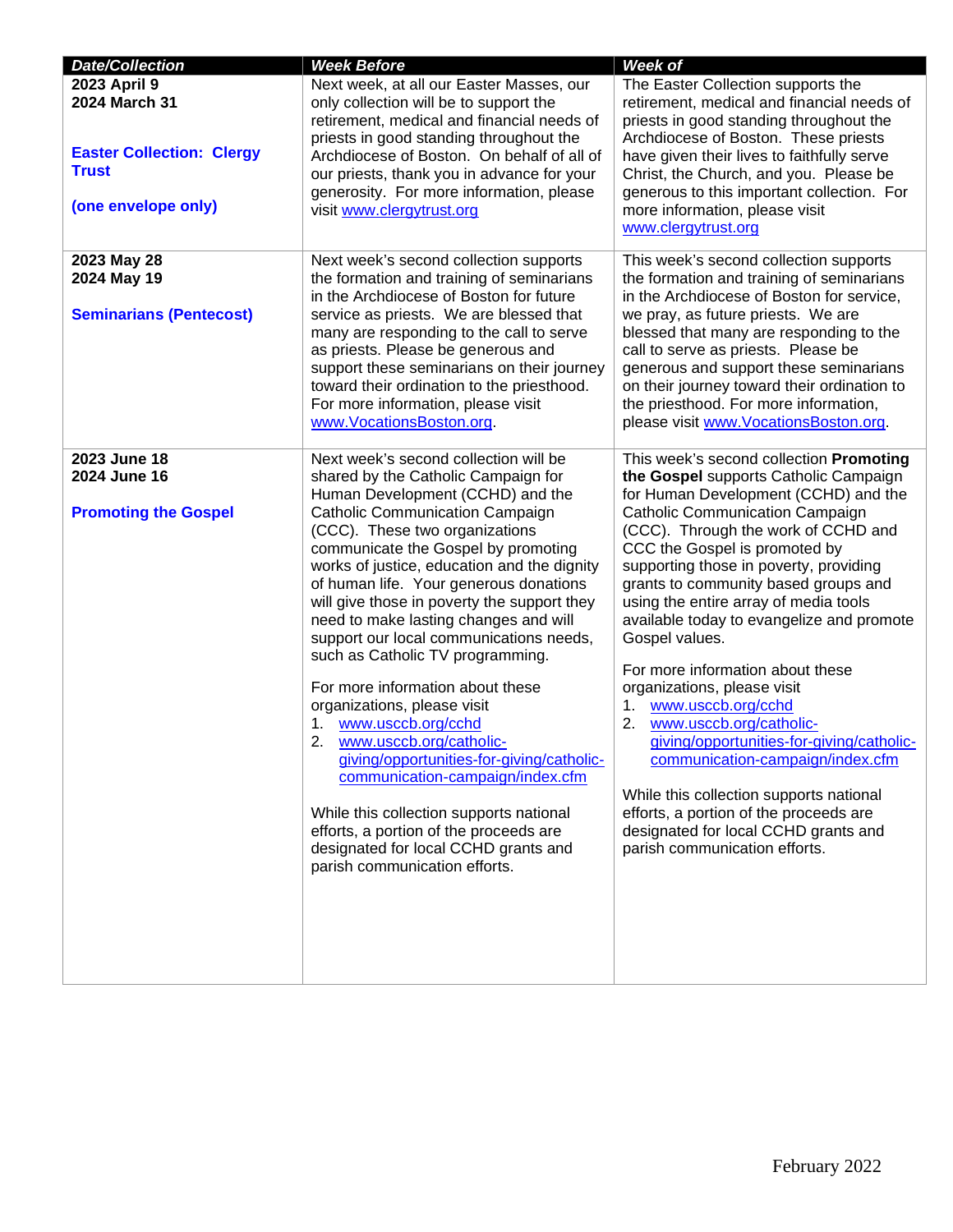| <b>Date/Collection</b>                                                 | <b>Week Before</b>                                                                                                                                                                                                                                                                                                                                                                                                                                                                                                                                                                                                           | <b>Week of</b>                                                                                                                                                                                                                                                                                                                                                                                                                                                                                                                                                                                                               |
|------------------------------------------------------------------------|------------------------------------------------------------------------------------------------------------------------------------------------------------------------------------------------------------------------------------------------------------------------------------------------------------------------------------------------------------------------------------------------------------------------------------------------------------------------------------------------------------------------------------------------------------------------------------------------------------------------------|------------------------------------------------------------------------------------------------------------------------------------------------------------------------------------------------------------------------------------------------------------------------------------------------------------------------------------------------------------------------------------------------------------------------------------------------------------------------------------------------------------------------------------------------------------------------------------------------------------------------------|
| 2023 September 17<br>2024 September 15<br><b>Clergy Trust</b>          | Next week's second collection supports<br>the retirement, medical and financial<br>needs of priests in good standing<br>throughout the Archdiocese of Boston. On<br>behalf of all of our priests, thank you in<br>advance for your generosity. For more<br>information, please visit<br>www.clergytrust.org                                                                                                                                                                                                                                                                                                                  | This week's second collection supports<br>the retirement, medical and financial<br>needs of priests in good standing<br>throughout the Archdiocese of Boston.<br>These priests have given their lives to<br>faithfully serve Christ, the Church, and<br>you. Please be generous to this important<br>collection. For more information, please<br>visit www.clergytrust.org                                                                                                                                                                                                                                                   |
| 2023 October 1                                                         | Next week's second collection will support                                                                                                                                                                                                                                                                                                                                                                                                                                                                                                                                                                                   | This week's second collection will support                                                                                                                                                                                                                                                                                                                                                                                                                                                                                                                                                                                   |
| 2024 October 6<br>For the Holy Father and<br><b>Missionary Efforts</b> | the Holy Father's "Peter's Pence"<br>collection that provides funds for<br>emergency and disaster relief. This<br>collection also provides support to The<br>Catholic University of America (CUA) that<br>educates priests, lay people for ministry,<br>and will assist the Inner-City Parishes of<br>the Archdiocese of Boston. Your<br>generosity will assist the Holy Father as<br>well as the various missionary efforts at<br>home and abroad.<br>For information on these Collections, go<br>to:<br>www.usccb.org/national-<br>1.<br>collection/peters-pence<br>2.<br>www.cua.edu<br>3.<br>www.BostonCatholic.org      | the Holy Father's "Peter's Pence"<br>collection that provides funds for<br>emergency and disaster relief. This<br>collection provides support to The Catholic<br>University of America that educates<br>priests and lay people for ministry and<br>supports the Inner-City Parishes of the<br>Archdiocese of Boston. Your generosity<br>and prayers will assist the Holy Father and<br>the various missionary efforts at home and<br>abroad.<br>For information on these Collections, go<br>to:<br>1.<br>www.usccb.org/national-<br>collection/peters-pence<br>2.<br>www.cua.edu<br>www.BostonCatholic.org<br>3.             |
| 2023 October 22                                                        | Next week's second collection supports                                                                                                                                                                                                                                                                                                                                                                                                                                                                                                                                                                                       | This week's second collection supports                                                                                                                                                                                                                                                                                                                                                                                                                                                                                                                                                                                       |
| 2024 October 20<br><b>World Mission Sunday</b>                         | Catholic World Missions. By Baptism, all<br>Catholics are called to participate in the<br>mission of the Church and share their faith<br>as missionaries. World Mission Sunday<br>gathers support for the pastoral and<br>evangelization programs and needs of<br>more than 1,150 mission dioceses in<br>Africa, Asia, the Pacific Islands, and<br>remote regions of Latin America. The<br>funds gathered on World Mission Sunday<br>are distributed in the pope's name by the<br>Society for the Propagation of the Faith-a<br>Pontifical Mission Society. Please visit<br>www.propfaithboston.org for more<br>information. | Catholic World Missions. By Baptism, all<br>Catholics are called to participate in the<br>mission of the Church and share their faith<br>as missionaries. World Mission Sunday<br>gathers support for the pastoral and<br>evangelization programs and needs of<br>more than 1,150 mission dioceses in<br>Africa, Asia, the Pacific Islands, and<br>remote regions of Latin America. The<br>funds gathered on World Mission Sunday<br>are distributed in the pope's name by the<br>Society for the Propagation of the Faith-a<br>Pontifical Mission Society. Please visit<br>www.propfaithboston.org for more<br>information. |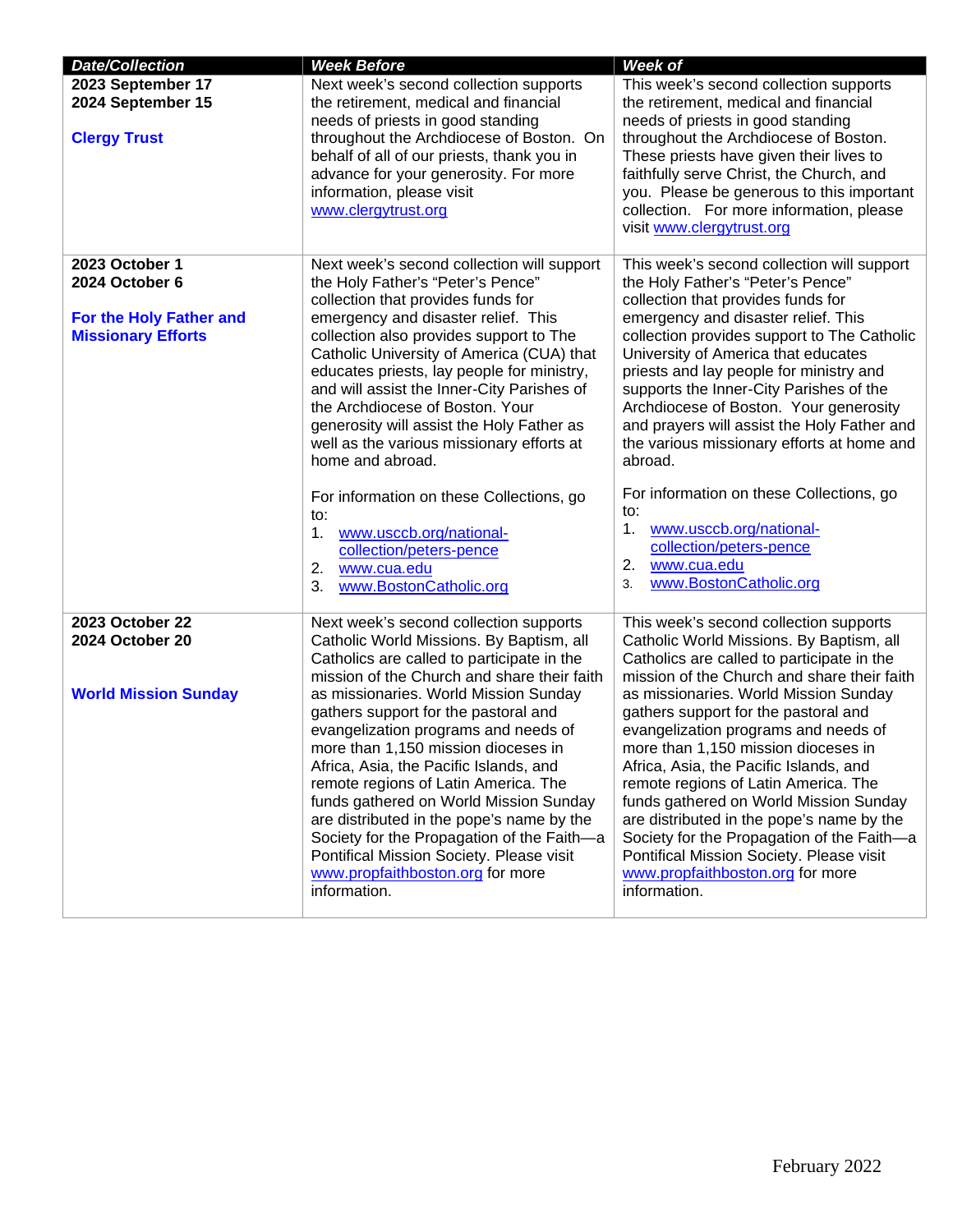| <b>Date/Collection</b>                                                                                             | <b>Week Before</b>                                                                                                                                                                                                                                                                                                                                                                                                                                                                          | Week of                                                                                                                                                                                                                                                                                                                                                                                                                                                          |
|--------------------------------------------------------------------------------------------------------------------|---------------------------------------------------------------------------------------------------------------------------------------------------------------------------------------------------------------------------------------------------------------------------------------------------------------------------------------------------------------------------------------------------------------------------------------------------------------------------------------------|------------------------------------------------------------------------------------------------------------------------------------------------------------------------------------------------------------------------------------------------------------------------------------------------------------------------------------------------------------------------------------------------------------------------------------------------------------------|
| 2023 November 19<br>2024 November 24<br><b>Collection for Retired</b><br><b>Religious Sisters</b>                  | Next weekend the Archdiocese will take<br>up the Collection for Retired Religious<br>Sisters. Since 1988, the collection has<br>provided needed financial support for<br>religious communities who have served<br>the Archdiocese of Boston as educators<br>and health care and social service<br>providers. Please give generously in<br>recognition of the Sisters' years of<br>dedicated service. For more information,<br>please contact the Delegate for Religious<br>at 617-746-5637. | Today's second collection is used to assist<br>religious communities to provide for the<br>retirement and health care needs of<br>Sisters who have served in the<br>Archdiocese. Please take this opportunity<br>to say thank you to the Sisters who have<br>served the Church of Boston so<br>generously for so many years. Your<br>contribution does make a difference. For<br>more information, please contact the<br>Delegate for Religious at 617-746-5637. |
| 2023 December 25<br>2024 December 25<br><b>Christmas Collection: Clergy</b><br><b>Trust</b><br>(one envelope only) | Next week, at all our Christmas Masses,<br>our only collection will be to support the<br>retirement, medical and financial needs of<br>priests in good standing throughout the<br>Archdiocese of Boston. On behalf of all of<br>our priests, thank you in advance for your<br>generosity. For more information, please<br>visit www.clergytrust.org                                                                                                                                         | Merry Christmas from all the priests of the<br>Archdiocese of Boston. The Christmas<br>Collection supports the retirement,<br>medical and financial needs of priests in<br>good standing throughout the Archdiocese<br>of Boston. These priests have given their<br>lives to faithfully serve Christ, the Church,<br>and you. Please be generous to this<br>important collection. For more<br>information, please visit<br>www.clergytrust.org                   |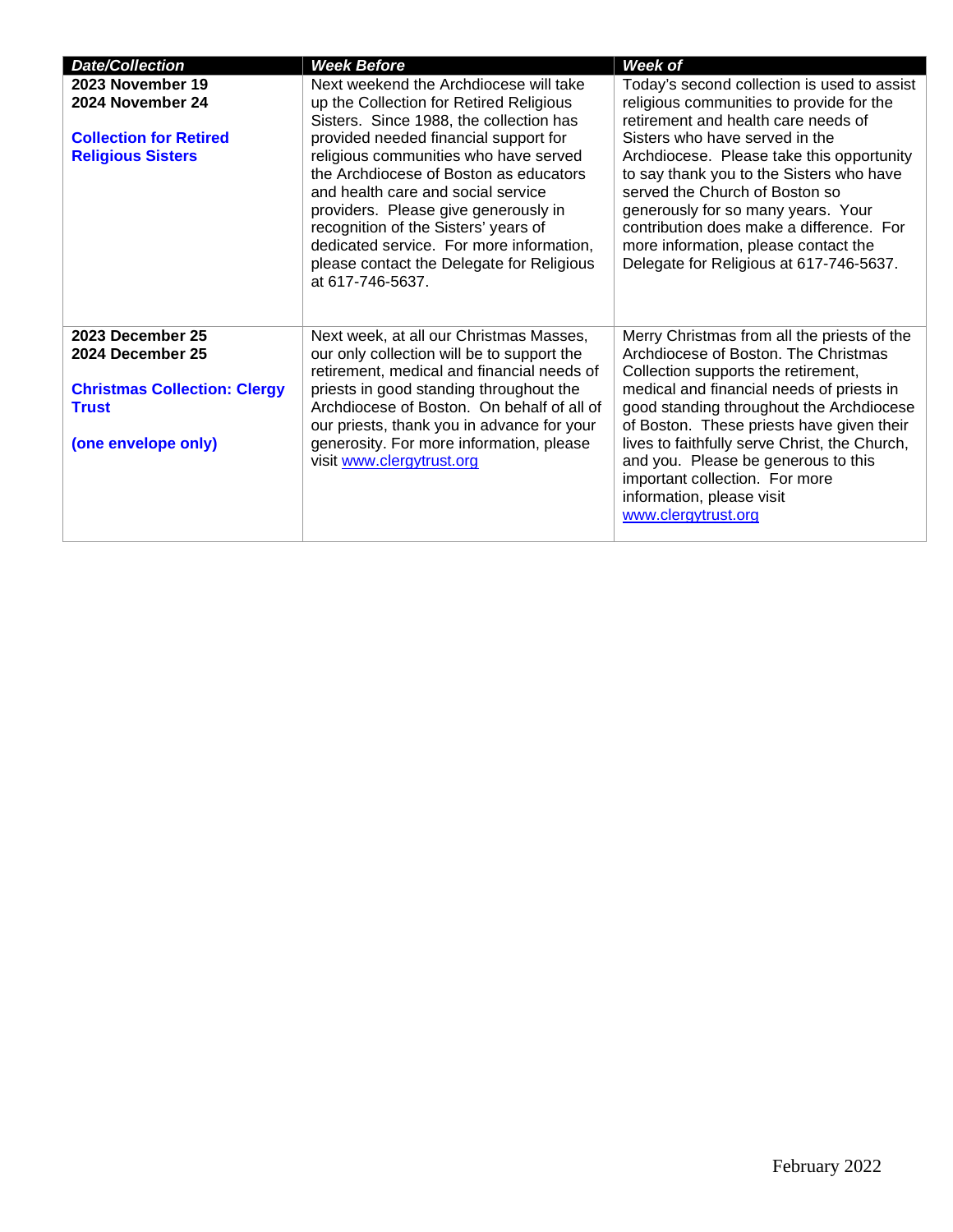## *Archdiocese of Boston - Colectas Especiales* **Ejemplo de Anuncios Para el Boletines**

| Fecha/Colecta                                                                                      | Semana anterior a la colecta                                                                                                                                                                                                                                                                                                                                                                                                                                                                                                                                                                                                                                                                                                                                                                                                                                                                                                                                                               | Semana de la colecta                                                                                                                                                                                                                                                                                                                                                                                                                                                                                                                                                                                                                                                                                                                                                                                                                                                                                                                                                                                                                                                       |
|----------------------------------------------------------------------------------------------------|--------------------------------------------------------------------------------------------------------------------------------------------------------------------------------------------------------------------------------------------------------------------------------------------------------------------------------------------------------------------------------------------------------------------------------------------------------------------------------------------------------------------------------------------------------------------------------------------------------------------------------------------------------------------------------------------------------------------------------------------------------------------------------------------------------------------------------------------------------------------------------------------------------------------------------------------------------------------------------------------|----------------------------------------------------------------------------------------------------------------------------------------------------------------------------------------------------------------------------------------------------------------------------------------------------------------------------------------------------------------------------------------------------------------------------------------------------------------------------------------------------------------------------------------------------------------------------------------------------------------------------------------------------------------------------------------------------------------------------------------------------------------------------------------------------------------------------------------------------------------------------------------------------------------------------------------------------------------------------------------------------------------------------------------------------------------------------|
| 22 de Enero del 2023<br>28 de Enero del 2024<br>Iglesia en Latinoamérica<br>(CLA siglas en Ingles) | La segunda colecta de la próxima semana<br>apoya a la Iglesia en América Latina<br>(CLA). La colecta provee apoyo para<br>proyectos pastorales en América Latina y<br>el Caribe. Sus donativos financiarán<br>programas de catequesis y liderazgo<br>laico, ministerio para jóvenes, programas<br>de evangelización, y la formación de<br>sacerdotes, religiosos, y diáconos. La<br>Iglesia en América Latina hace posible<br>que los fieles católicos se ayuden los unos<br>a los otros en el hemisferio del oeste.<br>Para más información visite<br>www.usccb.org/catholic-<br>giving/opportunities-for-giving/latin-<br>america/index.cfm.                                                                                                                                                                                                                                                                                                                                             | La segunda colecta de esta semana<br>apoya varios proyectos en Iglesia de<br>América Latina y el Caribe. La colecta<br>para la Iglesia en América Latina financia<br>el trabajo de la evangelización, formación<br>de laicos, religiosos, seminaristas, así<br>como ministerio con Jóvenes y catequesis<br>para más información por favor visite.<br>www.usccb.org/catholic-<br>giving/opportunities-for-giving/latin-<br>america/index.cfm                                                                                                                                                                                                                                                                                                                                                                                                                                                                                                                                                                                                                                |
| 26 de Febrero del 2023<br>25 de Febrero del 2024<br>Apoya a la Iglesia al rededor<br>del mundo     | La segunda colecta de la próxima semana<br>ayudar a la Iglesia en aquellas áreas<br>subdesarrolladas del mundo. Catholic<br>Relief Services (CRS), la Iglesia en África<br>y en centro y este de Europa y tres<br>importantes misiones católicas<br>nacionales: la arquidiócesis militar, las<br>misiones locales y las misiones<br>afroamericanas e indias.<br>Tu generosidad ayudará a solventar las<br>necesidades espirituales, de educación y<br>humanitarias de la Iglesia alrededor del<br>mundo. Para más información sobre cada<br>una de las organizaciones visita sus<br>páginas web.<br>CRS: www.usccb.org/catholic-relief<br>1.<br>Iglesia en África<br>2.<br>www.usccb.org/africa<br>Iglesia en el Centro y Este de Europa:<br>3.<br>www.usccb.org/ccee<br>4. Arquidiócesis militar<br>www.milarch.org<br>Misiones católicas de Casa.<br>5.<br>www.usccb.org/home-missions<br>6.<br>Misiones Afroamericanas e Indias<br>7 <sub>1</sub><br>https://blackandindianmission.org/ | La segunda colecta de esta semana<br>ayudará a la Iglesia en aquellas áreas<br>subdesarrolladas del mundo donde no hay<br>suficientes recursos para la evangelización y<br>formación. Catholic Relief Services (CRS), la<br>Iglesia en África y en centro y este de<br>Europa y tres importantes misiones católicas<br>nacionales: la arquidiócesis militar, las<br>misiones locales y las misiones<br>afroamericanas e indias. tu generosidad en<br>esta colecta ayudará a solventar las<br>necesidades espirituales, de educación y<br>humanitarias de la Iglesia alrededor del<br>mundo. Para más información acerca de<br>cada una de estas organizaciones visita sus<br>páginas web.<br>CRS: www.usccb.org/catholic-relief<br>1.<br>Iglesia en África<br>2.<br>www.usccb.org/africa<br>3.<br>Iglesia en el Centro y Este de Europa:<br>www.usccb.org/ccee<br>Arquidiócesis militar<br>4.<br>www.milarch.org<br>Misiones católicas de Casa.<br>5.<br>www.usccb.org/home-missions<br>6.<br>Misiones Afroamericanas e Indias<br>7.<br>https://blackandindianmission.org/ |
| 7 de Abril de 2023<br>29 de Marzo de 2024<br><b>Santuarios de Tierra Santa</b><br>(Viernes Santo)  | La colecta del Viernes Santo para Tierra<br>Santa es, en las palabras de Pablo VI, "no<br>solo para los lugares Santos sino sobre<br>todo para las obras pastorales, de<br>caridad, educativas y sociales con las que<br>la Iglesia ayuda para el bienestar de sus<br>hermanos cristianos y a las comunidades<br>locales en Tierra Santa.                                                                                                                                                                                                                                                                                                                                                                                                                                                                                                                                                                                                                                                  | La colecta del Viernes Santo ayuda a los<br>lugares sagrados y educativos, de<br>caridades y a los ministros de la Iglesia<br>que trabajan por la paz de la Iglesia en<br>Tierra Santa.                                                                                                                                                                                                                                                                                                                                                                                                                                                                                                                                                                                                                                                                                                                                                                                                                                                                                    |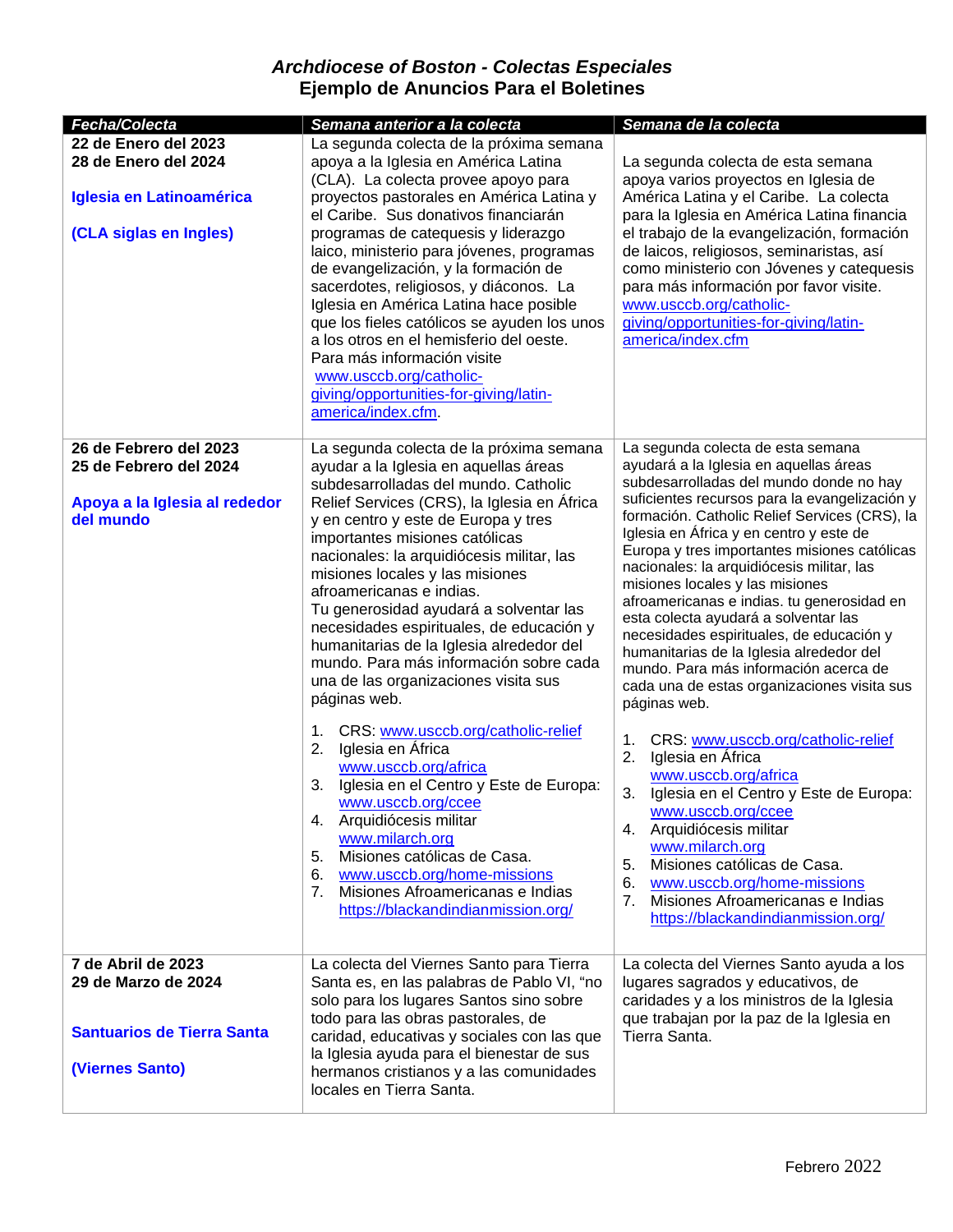| Fecha/Colecta                     | Semana anterior a la colecta                                              | Semana de la colecta                                                         |
|-----------------------------------|---------------------------------------------------------------------------|------------------------------------------------------------------------------|
| 9 de Abril de 2023                | La próxima semana, en todas nuestras                                      | La colecta de la Pascua apoya la                                             |
| 31 de Marzo de 2024               | misas de Pascua, nuestra única colecta                                    | jubilación y las necesidades médicas y                                       |
|                                   | será para apoyar la jubilación y las                                      | financieras de los Sacerdotes de la                                          |
| <b>Colecta de Pascua: fondo</b>   | necesidades médicas y financieras de los                                  | Arquidiócesis de Boston. Estos                                               |
| para los sacerdotes               | Sacerdotes de la Arquidiócesis de Boston.                                 | Sacerdotes han dedicado sus vidas a                                          |
|                                   | De parte de todos nuestros sacerdotes, le                                 | servir fielmente a Cristo, a su Iglesia y a                                  |
| (solo un sobre)                   | damos de antemano las gracias por su                                      | ustedes. Por favor se generoso en esta                                       |
|                                   | generosidad. Para más información, visita:                                | importante colecta. Para más información,                                    |
|                                   | www.clergytrust.org.                                                      | visita: www.clergytrust.org.                                                 |
|                                   |                                                                           |                                                                              |
| 28 de Mayo de 2023                | La segunda colecta de la próxima semana                                   | La segunda colecta de esta Semana                                            |
| 19 de Mayo de 2024                | es para apoyar en la formación de los                                     | ayuda en la formación y el entrenamiento                                     |
|                                   | seminaristas de la Arquidiócesis de                                       | de los seminaristas de la Arquidiócesis de                                   |
| <b>Seminaristas (Pentecostés)</b> | Boston para que sirvan en el futuro como                                  | Boston, oramos por su servicio como                                          |
|                                   | sacerdotes. Somos muy bendecidos con                                      | futuros sacerdotes. Somos muy                                                |
|                                   | muchos hombres que están respondiendo                                     | bendecidos ya que muchos están                                               |
|                                   | al llamado para servir como sacerdotes.                                   | respondiendo al llamado para servir como                                     |
|                                   | Por favor se generoso y apoya a los<br>seminaristas en su camino hacia la | sacerdotes. Por favor se generoso y<br>apoya a los seminaristas en su camino |
|                                   | ordenación sacerdotal. Para más                                           | hacia la ordenación sacerdotal. Para más                                     |
|                                   | información, visita:                                                      | información, visita:                                                         |
|                                   | www.VocationsBoston.org.                                                  | www.VocationsBoston.org.                                                     |
|                                   |                                                                           |                                                                              |
| 18 de Junio de 2023               | La segunda colecta de la próxima semana                                   | La segunda colecta de esta semana,                                           |
| 16 de Junio de 2024               | será compartida entre la Campaña                                          | Promoviendo el Evangelio ayuda a la                                          |
|                                   | Católica para el desarrollo humano                                        | Campaña Católica para el desarrollo                                          |
| <b>Promoviendo el Evangelio</b>   | (CCHD por sus Siglas en Ingles) y la                                      | humano (CCHD por sus Siglas en Ingles)                                       |
|                                   | Campaña Católica para los Medios de                                       | y la Campaña Católica para los Medios de                                     |
|                                   | Comunicación. Estas dos organizaciones                                    | Comunicación (CCC por sus siglas en                                          |
|                                   | anuncian el Evangelio al promover la                                      | Ingles). A través del trabajo de CCHD y                                      |
|                                   | justicia, educación y la dignidad de la vida                              | CCC el Evangelio es proclamado al                                            |
|                                   | humana. Tu donación generosa dará a                                       | ayudar a aquellos que están en la                                            |
|                                   | aquellos que están en la pobreza el apoyo                                 | pobreza, proveer con becas a los grupos                                      |
|                                   | que necesitan para hacer cambios                                          | basados en la comunidad y al usar todas                                      |
|                                   | duraderos en sus vidas, y ayudará a                                       | las herramientas de los medios de                                            |
|                                   | nuestros medios de comunicación locales,                                  | comunicación disponibles hoy para                                            |
|                                   | tales como la programación de la                                          | evangelizar y promover los valores del                                       |
|                                   | Televisión Católica.                                                      | Evangelio.                                                                   |
|                                   | Para más información sobre estas                                          | Para más información sobre estas                                             |
|                                   | organizaciones visita:                                                    | Organizaciones visite:                                                       |
|                                   | www.usccb.org/cchd<br>1.                                                  | www.usccb.org/cchd<br>1.                                                     |
|                                   | 2.<br>www.usccb.org/catholic-                                             | 2.<br>www.usccb.org/catholic-                                                |
|                                   | giving/opportunities-for-giving/catholic-                                 | giving/opportunities-for-giving/catholic-                                    |
|                                   | communication-campaign/index.cfm                                          | communication-campaign/index.cfm                                             |
|                                   |                                                                           |                                                                              |
|                                   | Como esta colecta apoya esfuerzos                                         | Como esta colecta apoya esfuerzos                                            |
|                                   | nacionales, una porción de lo recaudado                                   | nacionales, una porción de lo recaudado                                      |
|                                   | es destinada hacia becas locales de                                       | es destinada hacia becas locales de                                          |
|                                   | CCHD y para esfuerzos de los medios de                                    | CCHD y para esfuerzos de los medios de                                       |
|                                   | Comunicaciones parroquiales.                                              | Comunicaciones parroquiales.                                                 |
|                                   |                                                                           |                                                                              |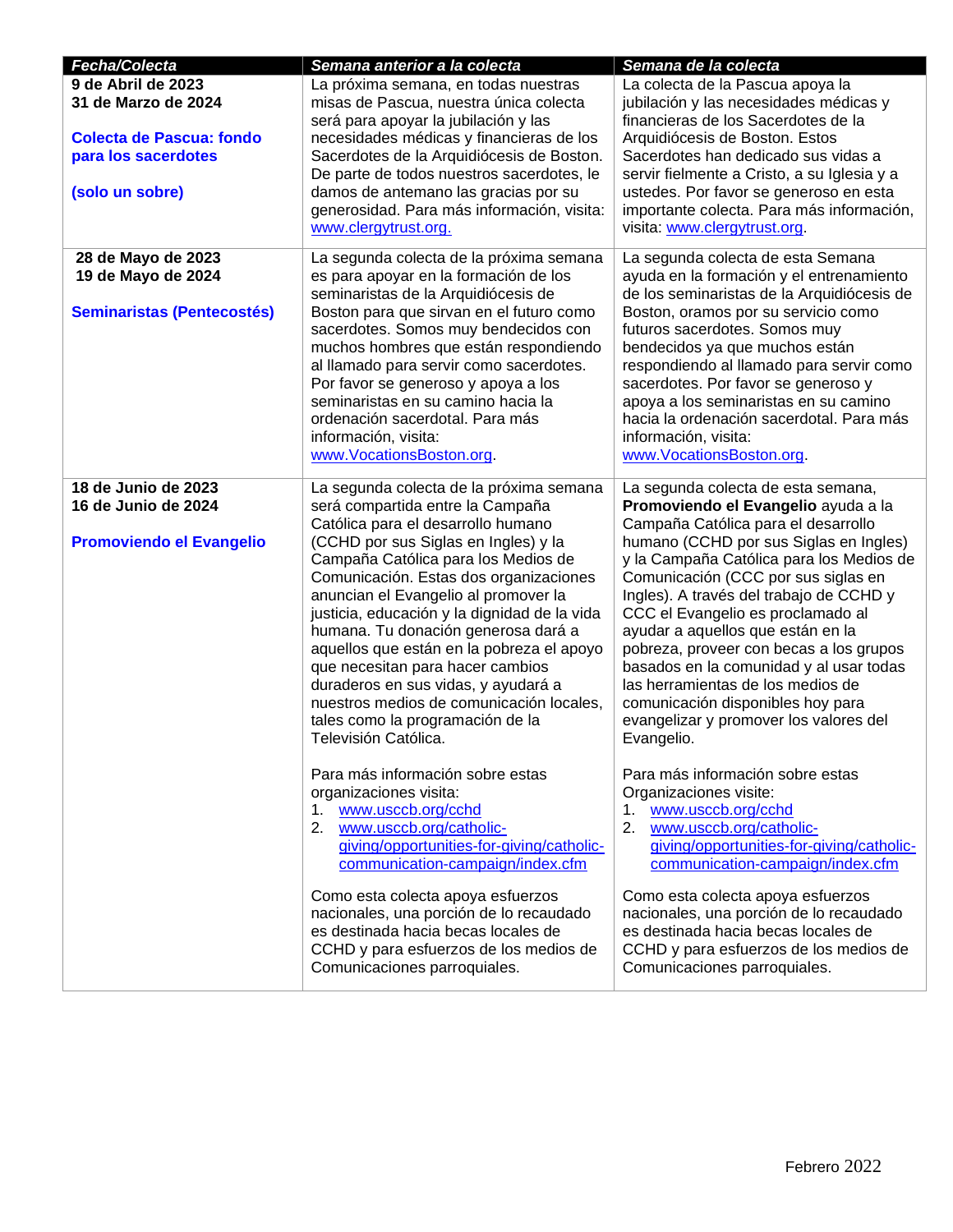| Fecha/Colecta                                                                                                  | Semana anterior a la colecta                                                                                                                                                                                                                                                                                                                                                                                                                                                                                                                                                                                                                                                                                                                               | Semana de la colecta                                                                                                                                                                                                                                                                                                                                                                                                                                                                                                                                                                                                                                                                                                                            |
|----------------------------------------------------------------------------------------------------------------|------------------------------------------------------------------------------------------------------------------------------------------------------------------------------------------------------------------------------------------------------------------------------------------------------------------------------------------------------------------------------------------------------------------------------------------------------------------------------------------------------------------------------------------------------------------------------------------------------------------------------------------------------------------------------------------------------------------------------------------------------------|-------------------------------------------------------------------------------------------------------------------------------------------------------------------------------------------------------------------------------------------------------------------------------------------------------------------------------------------------------------------------------------------------------------------------------------------------------------------------------------------------------------------------------------------------------------------------------------------------------------------------------------------------------------------------------------------------------------------------------------------------|
| 17 de Septiembre de 2023<br>15 de Septiembre de 2024<br><b>Fondo para los Sacerdotes</b>                       | La segunda colecta de la próxima<br>Semana ayudara, con la jubilación y con<br>las necesidades médicas y financieras de<br>los Sacerdotes de la Arquidiócesis de<br>Boston. De parte de todos nuestros<br>sacerdotes, gracias de antemano por su<br>generosidad.<br>Para más información por favor visite:<br>www.clergytrust.org.                                                                                                                                                                                                                                                                                                                                                                                                                         | La segunda colecta de esta semana es<br>para apoya la jubilación y necesidades<br>médicas y financieras de los Sacerdotes<br>de la Arquidiócesis de Boston. Estos<br>Sacerdotes han dedicado sus vidas ha<br>servir fielmente a Cristo, a su Iglesia y a<br>usted. Por favor sea generoso en esta<br>importante colecta. Para más información<br>por favor visite: www.clergytrust.org.                                                                                                                                                                                                                                                                                                                                                         |
| 1 de Octubre de 2023<br>6 de Octubre de 2024<br><b>Por el Santo Padre y los</b><br><b>Esfuerzos Misioneros</b> | La segunda colecta de la próxima semana<br>ayudará la colecta del Santo Papa<br>"Peter's Pence", que provee fondos para<br>emergencias y alivio en desastres<br>naturales. Esta colecta también apoya a la<br>Universidad Católica de América (CUA)<br>que educa a sacerdotes y a personas<br>laicas para ejercer sus ministerios, y<br>también a las parroquias que se<br>encuentran en las ciudades de la<br>Arquidiócesis de Boston. Tu generosidad<br>ayudará al Santo Papa, así como también<br>a los diferentes esfuerzos misioneros<br>locales y en el extranjero.<br>Para más información sobre estas<br>colectas, ve a:<br>1. www.usccb.org/national-<br>collection/peters-pence<br>2. www.cua.edu<br>3.<br>www.BostonCatholic.org                | La segunda colecta de esta semana<br>ayudará la colecta del Santo Papa<br>"Peter's Pence", que provee fondos para<br>emergencias y alivio en desastres<br>naturales, esta colecta también apoya a la<br>Universidad Católica de América (CUA)<br>que forma a sacerdotes y a personas<br>laicas para ejercer sus ministerios, y<br>también a las parroquias que se<br>encuentran en las grandes ciudades de la<br>Arquidiócesis de Boston. tu generosidad<br>Joel oraciones ayudará al Santo Papa Y<br>todos los diferentes esfuerzos misioneros<br>locales y en el extranjero. Para más<br>información sobre estas colectas ve a:<br>1.<br>www.usccb.org/national-<br>collection/peters-pence<br>2. www.cua.edu<br>3.<br>www.BostonCatholic.org |
| 22 de Octubre de 2023<br>20 de Octubre de 2024<br><b>Domingo Mundial de las</b><br><b>Misiones DOMUND</b>      | La segunda colecta de la próxima semana<br>apoya las Misiones Católicas del Mundo.<br>Por el bautismo, todos los católicos<br>estamos llamados a participar en la misión<br>de la Iglesia y compartir nuestra fe como<br>misioneros. El Domingo Mundial de las<br>Misiones reúne apoyo para los programas<br>pastorales, de evangelización, y las<br>necesidades de más que 1,150 diócesis<br>misiones en África, Asia, las Islas del<br>pacifico, y regiones remotas de América<br>Latina. Lo recaudado en la colecta del<br>Domingo Mundial de las Misiones se<br>distribuye en nombre del papa por la<br>Sociedad de la Propagación de la Fe -<br>una Sociedad pontificia para las misiones.<br>Para más información visita<br>www.propfaithboston.org. | La segunda colecta de esta semana<br>apoya las Misiones Católicas del Mundo.<br>Por el bautismo, todos los católicos<br>estamos llamados a participar en la misión<br>de la Iglesia y compartir nuestra fe como<br>misioneros. El Domingo Mundial de las<br>Misiones reúne apoyo para los programas<br>pastorales y de evangelización y las<br>necesidades de más que 1,150 diócesis<br>misiones en África, Asia, las Islas<br>Pacificas, y regiones remotas de América<br>Latina. Lo recaudado en la colecta se<br>distribuye en nombre del papa por la<br>Sociedad de la Propagación de la Fe-<br>una Sociedad Pontificia para las misiones.<br>Para más información visita<br>www.propfaithboston.org                                        |